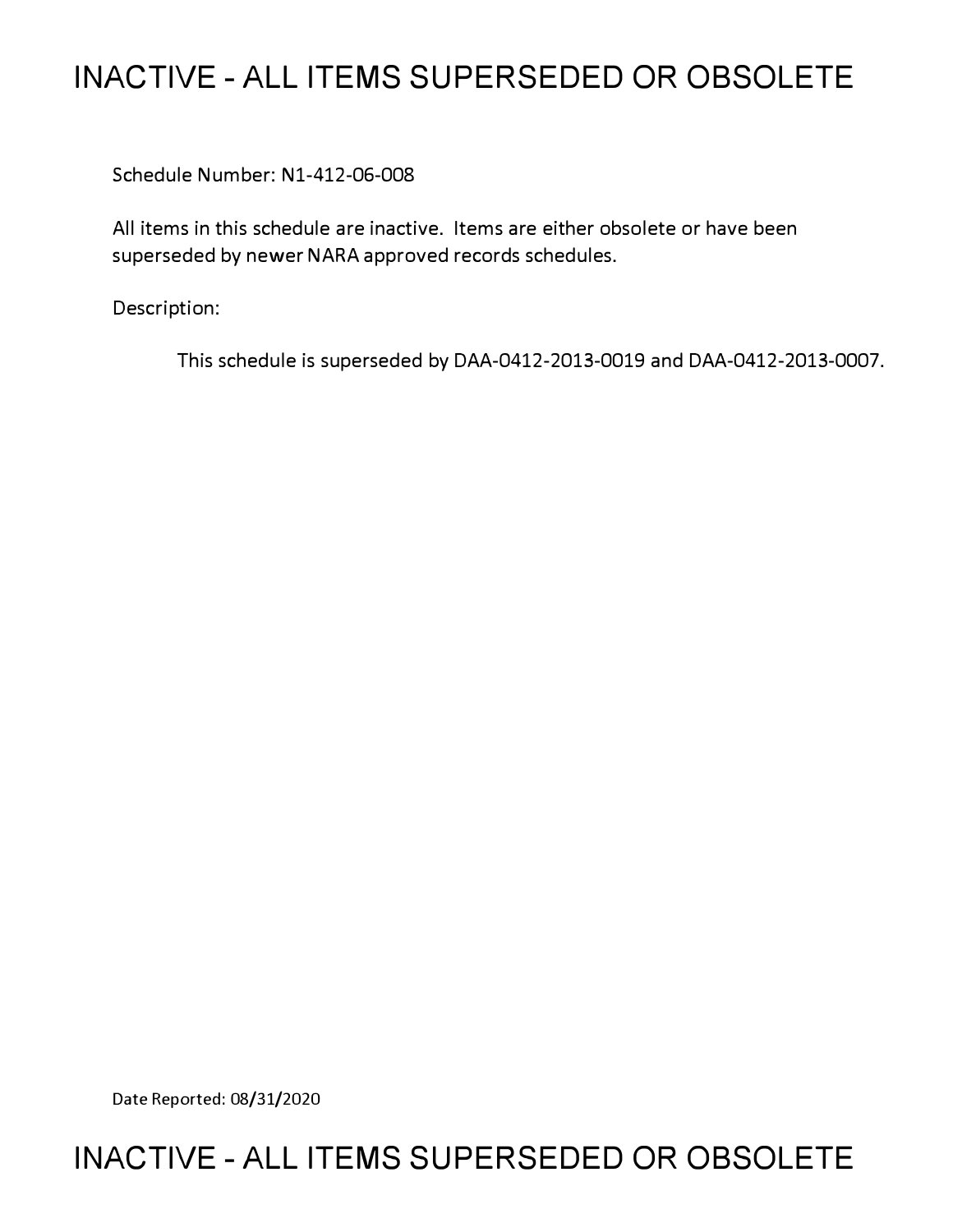| <b>REQUEST FOR RECORDS DISPOSITION AUTHORITY</b>                                                  |                                                                                                                                                                                                                                                                                                                                                                               |                     |       | <b>JOB NUMBER</b><br>$201 - 412 - 06 - 8$                                                                                                                                                                                   |                                       |                                            |  |
|---------------------------------------------------------------------------------------------------|-------------------------------------------------------------------------------------------------------------------------------------------------------------------------------------------------------------------------------------------------------------------------------------------------------------------------------------------------------------------------------|---------------------|-------|-----------------------------------------------------------------------------------------------------------------------------------------------------------------------------------------------------------------------------|---------------------------------------|--------------------------------------------|--|
| To: NATIONAL ARCHIVES and RECORDS ADMINISTRATION (NIR)<br>WASHINGTON, DC 20408                    |                                                                                                                                                                                                                                                                                                                                                                               |                     |       | <b>DATE RECEIVED</b><br>E RECEIVED<br><u>1 - 2</u> 4 - 2006                                                                                                                                                                 |                                       |                                            |  |
| 1. FROM (Agency or establishment)                                                                 |                                                                                                                                                                                                                                                                                                                                                                               |                     |       | <b>NOTIFICATION TO AGENCY</b>                                                                                                                                                                                               |                                       |                                            |  |
| U.S. Environmental Protection Agency                                                              |                                                                                                                                                                                                                                                                                                                                                                               |                     |       |                                                                                                                                                                                                                             |                                       |                                            |  |
| 2. MAJOR SUBDIVISION                                                                              |                                                                                                                                                                                                                                                                                                                                                                               |                     |       | In accordance with the provisions of 44 U.S.C.<br>3303a, the disposition request, including<br>amendments, is approved except for items that may<br>marked "disposition not approved" or<br>be<br>"withdrawn" in column 10. |                                       |                                            |  |
| <b>3. MINOR SUBDIVISION</b>                                                                       |                                                                                                                                                                                                                                                                                                                                                                               |                     |       |                                                                                                                                                                                                                             |                                       |                                            |  |
|                                                                                                   | 4. NAME OF PERSON WITH WHOM TO CONFER                                                                                                                                                                                                                                                                                                                                         | <b>S. TELEPHONE</b> | DATE  |                                                                                                                                                                                                                             | <b>ARCHIVIST OF THE UNITED STATES</b> |                                            |  |
|                                                                                                   | <b>Constance Downs</b>                                                                                                                                                                                                                                                                                                                                                        | 202-566-1640        | 84066 |                                                                                                                                                                                                                             | Alle Went                             |                                            |  |
|                                                                                                   | proposed for disposal on the attached $\frac{3}{2}$ page(s) are not now needed for the business of this agency or will not be needed after the<br>retention periods specified; and that written concurrence from the General Accounting Office, under the provisions of Title 8 of the<br>GAO manual for Guidance of Federal Agencies,<br>is not required;<br>is attached; or | has been requested. |       |                                                                                                                                                                                                                             |                                       |                                            |  |
| <b>SIGNATURE OF AGENCY REPRESENTATIVE</b><br><b>DATE</b><br>cance<br> ما ۱۵/۹۵<br>Constance Downs |                                                                                                                                                                                                                                                                                                                                                                               |                     |       | <b>TITLE</b><br><b>Acting Agency Records Officer</b>                                                                                                                                                                        |                                       |                                            |  |
| 7. Item<br>No.                                                                                    | 8. DESCRIPTION OF ITEM AND PROPOSED DISPOSITION                                                                                                                                                                                                                                                                                                                               |                     |       | 9. GRS OR SUPERSEDED<br><b>JOB CITATION</b>                                                                                                                                                                                 |                                       | <b>10. ACTION TAKEN</b><br>(NARA USE ONLY) |  |
|                                                                                                   | EPA 140 - Speeches and Testimony                                                                                                                                                                                                                                                                                                                                              |                     |       | N1-412-94-2/21                                                                                                                                                                                                              |                                       |                                            |  |
|                                                                                                   |                                                                                                                                                                                                                                                                                                                                                                               |                     |       |                                                                                                                                                                                                                             |                                       |                                            |  |
| 115-109                                                                                           | <u>ee Germen 7LR 71WMD 71WME 31WMW</u>                                                                                                                                                                                                                                                                                                                                        |                     |       |                                                                                                                                                                                                                             | STANDARD FORM SF 115 (REV. 3-91)      |                                            |  |

 $\rightarrow$ 

÷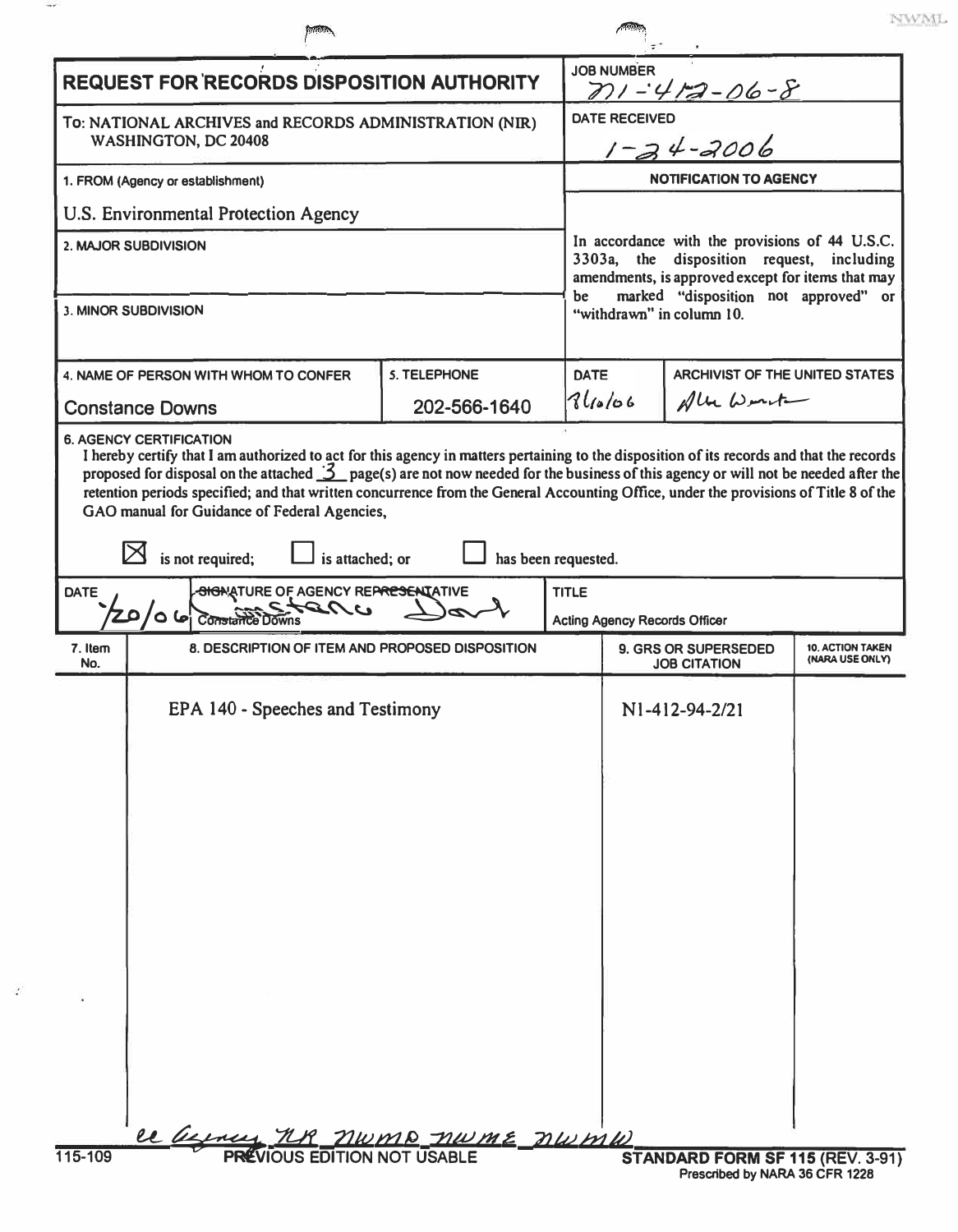an a

# **EPA Records Schedule 140**

**Status: Final, 02/29/2008** 

**Title: Speeches and Testimony** 

**Program: All Programs** 

**Applicability: Agency-wide** 

**Function: 305-109-02-04 - Provide Public Information, Education and Outreach** 

#### **NARA Disposal Authority:**

**This schedule authorizes the disposition of the record copy in any media (media neutral), excluding any records already in electronic form. Records designated for permanent retention must be transferred to the National Archives in accordance with NARA standards at the time of transfer.** 

**• NI-412-06-8** 

#### **Description:**

**Contains speeches and presentations prepared for delivery while representing the Agency at EPA-sponsored meetings, and government, civic and professional conferences and meetings. Also contains copies of congressional testimony and expert testimony related to non-EPA cases.** 

#### **Disposition Instructions:**

**Item a(l): Senior officials - Nonelectronic** 

- **Permanent**
- **Close inactive records at end of calendar year.**
- **Transfer to the National Archives IO years after file closure.**

#### **Item a(2): Senior officials - Electronic**

- **Permanent**
- **Close inactive records at end of calendar year.**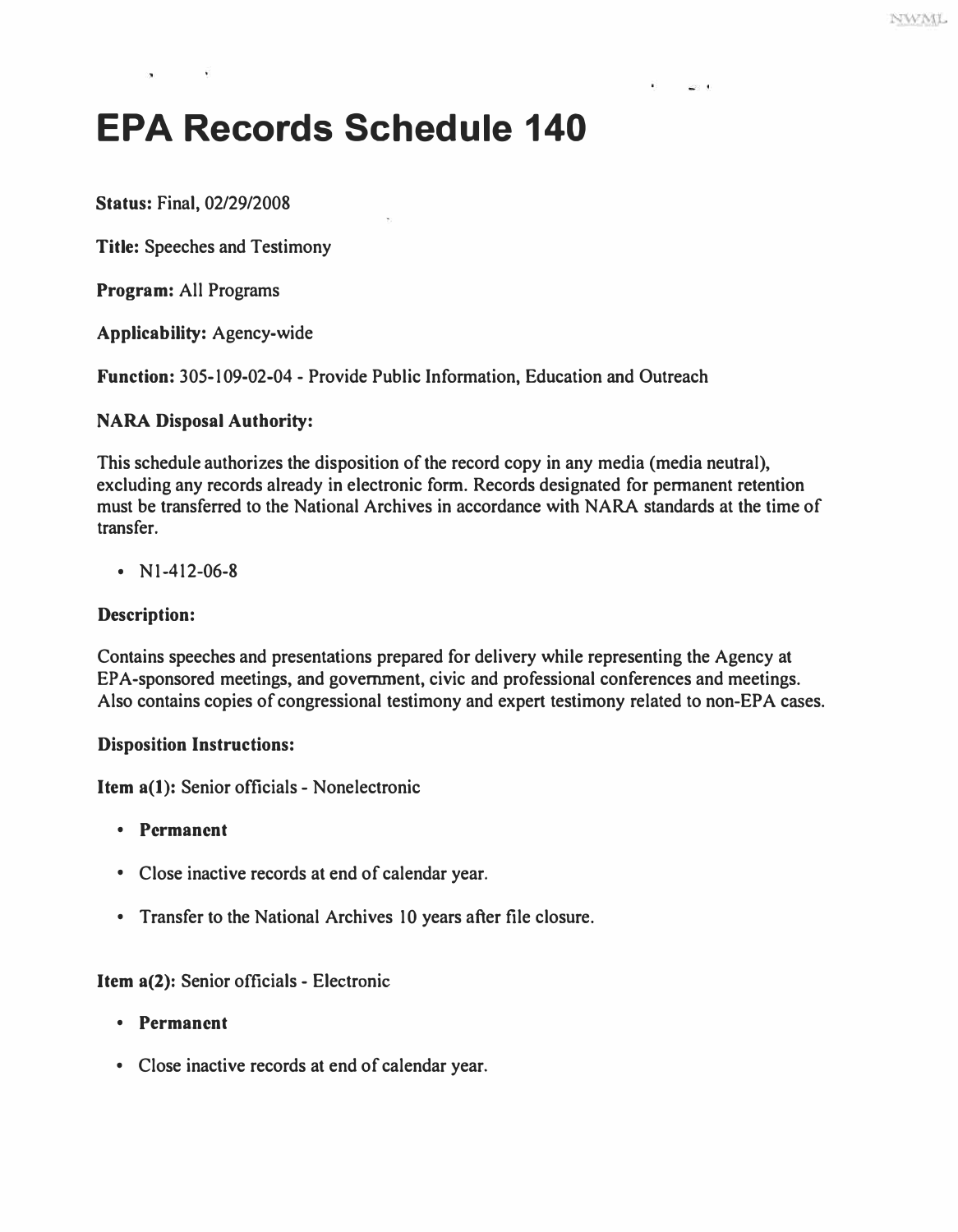$\omega +$ 

**• Transfer to the National Archives 5 years after file closure, with any related documentation and external finding aids, as specified in 36 CFR 1228.270 or standards applicable at the time.** 

**Item a(J): Senior officials - Electronic copy of records transferred to the National Archives** 

- **Disposable**
- **Close file upon transfer to the National Archives.**
- **Delete after electronic record copy is successfully transferred to the National Archives.**

**Item b: Other federal employees when the speeches are not necessary to document the Agency or its programs** 

- **Disposable**
- **Close inactive records at end of calendar year.**
- **Destroy 5 years after file closure.**

## **Guidance:**

**If the speeches or testimony of other federal employees are necessary to document the Agency or its programs, follow the disposition instructions for item a.** 

**Senior officials at headquarters include:** 

- **Administrators and Deputy Administrators, Assistant and Associate Administrators, Chiefs of Staff and Deputy Chiefs of Staff, Environmental Appeals and Administrative Law Judges, General Counsels and Associate General Counsels, Inspectors General and Assistant Inspectors General, Chief Financial Officers and Deputy Chief Financial Officers, Comptrollers and Deputy Comptrollers, and equivalent, including other officials when acting in those capacities. • Office Directors and Deputy Office Directors, and equivalent, including other officials**
- when acting in those capacities.<br>
Special Assistants (e.g., Staff Assistants) to the previously named officials.
- 

**Senior officials in the regions include:** 

**• Regional Administrators, Deputy and Assistant Regional Administrators, Regional Counsels and Deputy Regional Counsels, and equivalent, including other officials when acting in those capacities.**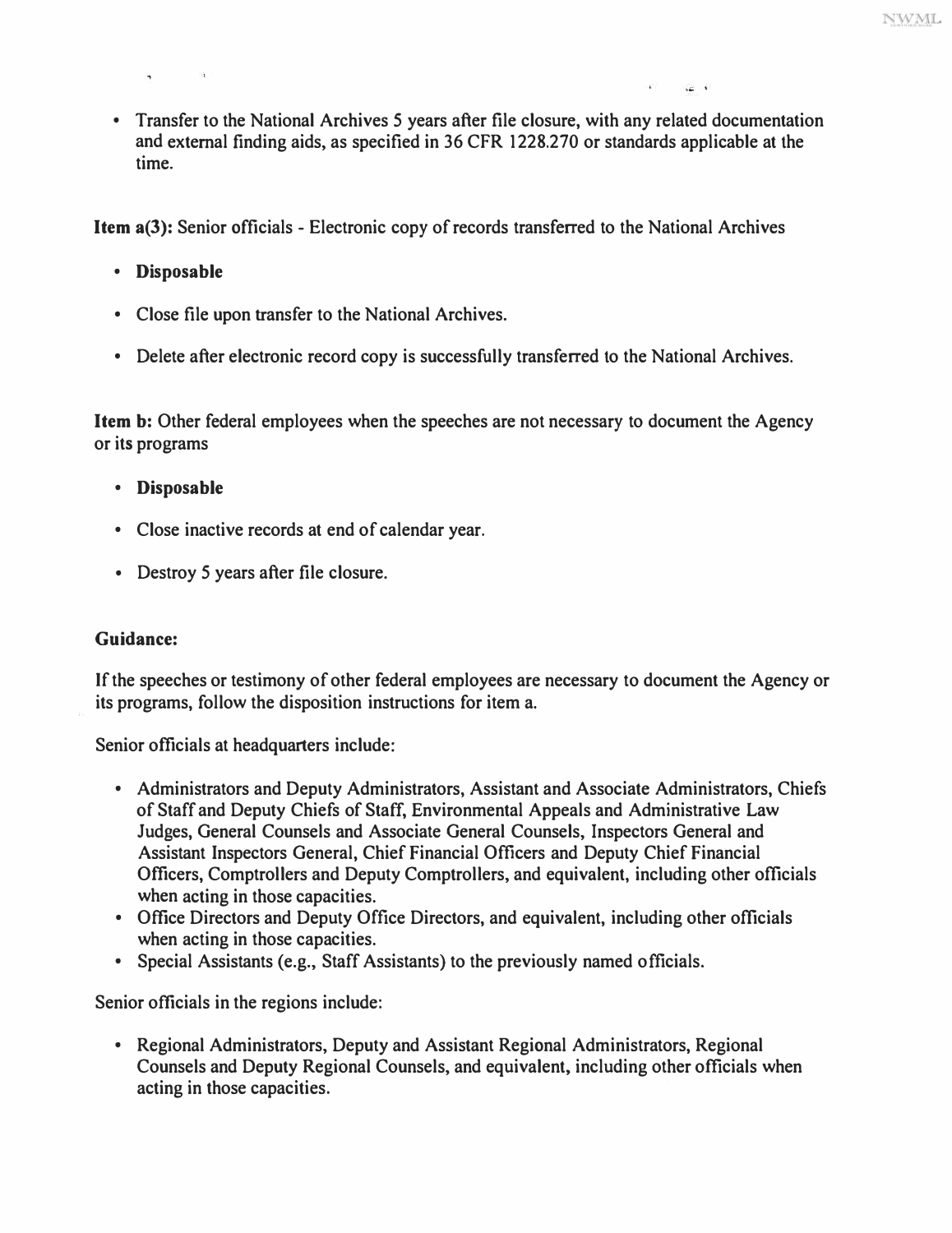- **Office Directors and Deputy Office Directors, Division Directors and Deputy Division**
- Special Assistants (e.g., Staff Assistants) to the previously named officials.

**Senior officials in the laboratories include:** 

- **Laboratory Directors, Associate Laboratory Directors, and equivalent, including other**
- Division and Deputy Division Directors, and equivalent, including other officials when acting in those capacities.
- Special Assistants (e.g., Staff Assistants) to the previously named officials.

**Copies of speeches and testimony submitted to the Office of Congressional and Intergovernmental Relations are covered by EPA 532 for EPA congressional hearing testimony and EPA 528 for legislative history file.** 

**Manuscripts of articles written by EPA personnel are covered in EPA 334. Testimony related to EPA cases are covered by schedules for the related case files (for example: EPA 675 for litigation involving EPA). The Administrators' and Deputy Administrators' speeches databases are scheduled as EPA 537.** 

**Previous schedule items combined into this schedule were for the following programs: General Counsel, Regional Operations, Intergovernmental Liaison, Water, Solid Waste, Safety, Emergency and Remedial Response, Toxic Substances, Enforcement and Compliance Monitoring, Mobile Source, Air Quality Planning and Standards, International Activities, Regional Administrator and Staff Offices, Research and Development, Pesticides, Radiation, Information and Resource Management, Inspector General, Legislative, Planning and Evaluation and Program Reporting, and Public Affairs. Specific item numbers are cited below.** 

#### **Reasons for Disposition:**

**Schedule was previously approved as N l-412-94-2/21. The disposition instructions have been rewritten as media neutral to allow for maintaining the record copy in EPA's electronic recordkeeping system.** 

**The following changes were made in the 02/29/2008 version:** 

- 
- **Divided item a into three subitems, a(l)-(3). Revised the titles of the disposition items a( l )-(3). Revised the disposition instruction for item a(3).**
- 

**Item c for electronic copies created with word processing and electronic mail applications was deleted 08/09/2006 pursuant to NARA Bulletin 2006-04.** 

#### **Custodians:**